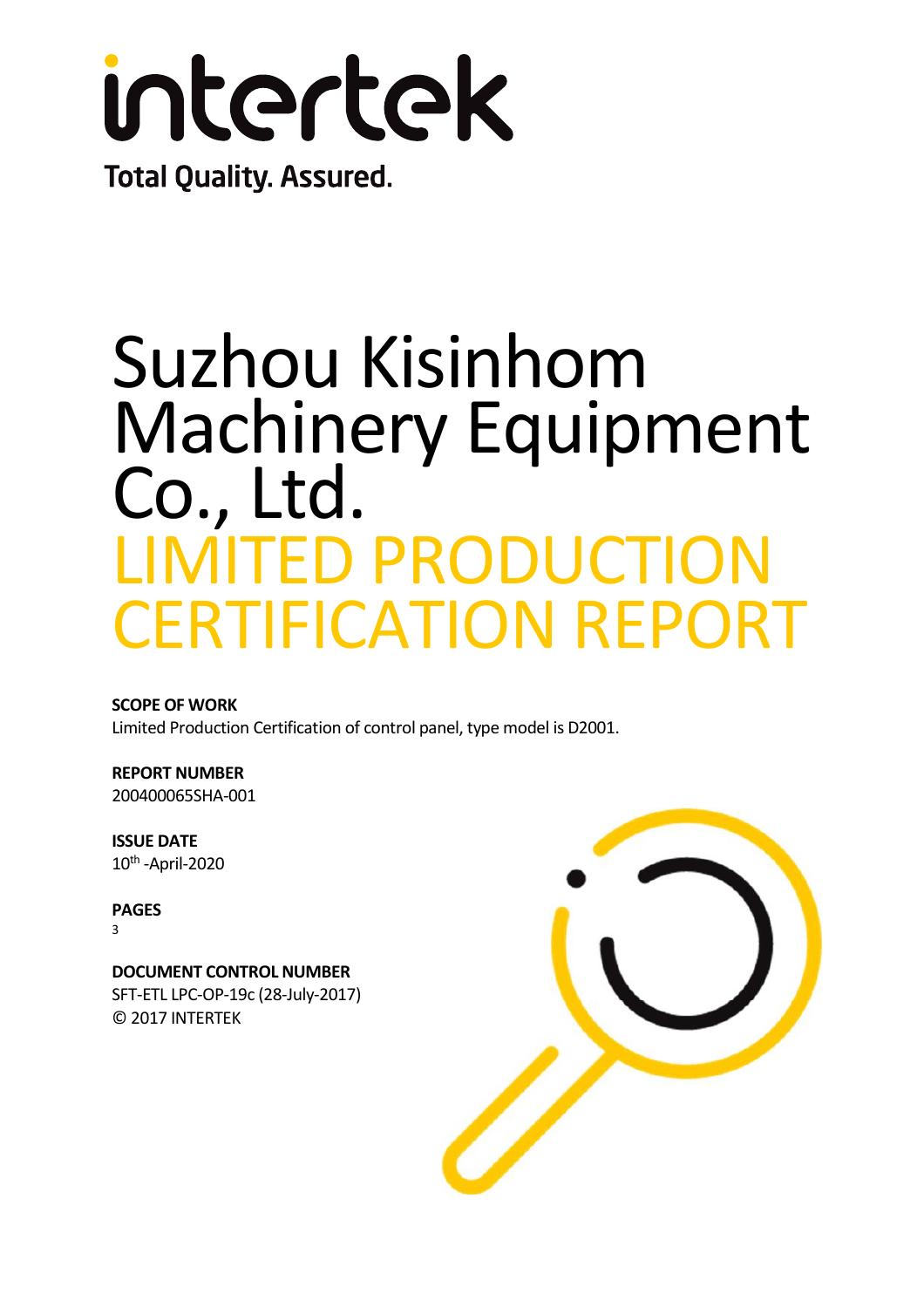

Building NO.86, 1198 Qinzhou Road (North), Caohejing Development Zone, Shanghai, China, 200233 Telephone: (86) 21-61278200 Facsimile: (86) 21-54262378 www.intertek.com

## **LIMITED PRODUCTION CERTIFICATION REPORT**

| <b>Report Number</b> | 200400065SHA-001                                                                       | Original Issued: 8th - April-2020 |                     | Revised: None                       |  |
|----------------------|----------------------------------------------------------------------------------------|-----------------------------------|---------------------|-------------------------------------|--|
|                      |                                                                                        |                                   |                     |                                     |  |
| Standard(s)          | Industrial Control Panels [UL 508A:2018 Ed.3+R:03Jul2018]                              |                                   |                     |                                     |  |
|                      | NFPA 79 Issued: 2014/05/19 - Version 2015-Electrical Standard for Industrial Machinery |                                   |                     |                                     |  |
|                      |                                                                                        |                                   |                     |                                     |  |
| <b>Applicant</b>     | Suzhou Kisinhom Machinery                                                              |                                   | <b>Manufacturer</b> | Suzhou Kisinhom Machinery Equipment |  |
|                      | Equipment Co., Ltd.                                                                    |                                   |                     | Co., Ltd.                           |  |
|                      | No. 168 Huangpujiang RD (south),                                                       |                                   |                     | No. 168 Huangpujiang RD (south),    |  |
| <b>Address</b>       | DINGSHANHU, KUNSHAN,                                                                   |                                   | <b>Address</b>      | DINGSHANHU, KUNSHAN,                |  |
|                      | <b>JIANGSU</b>                                                                         |                                   |                     | <b>JIANGSU</b>                      |  |
| <b>Country</b>       | China                                                                                  |                                   | <b>Country</b>      | China                               |  |
| <b>Contact</b>       | Mr. ZHANG ZHIGUO                                                                       |                                   | <b>Contact</b>      | Mr. ZHANG ZHIGUO                    |  |
| <b>Phone</b>         | 133 9087 8665                                                                          |                                   | <b>Phone</b>        | 133 9087 8665                       |  |
| <b>FAX</b>           | 0512-55132371                                                                          |                                   | <b>FAX</b>          | 0512-55132371                       |  |
| <b>Email</b>         | 352064176@qq.com                                                                       |                                   | <b>Email</b>        | 352064176@qq.com                    |  |

| <b>Product Description</b>        |                                                                                           |  |  |  |
|-----------------------------------|-------------------------------------------------------------------------------------------|--|--|--|
| <b>Product</b>                    | Control panel                                                                             |  |  |  |
| <b>Brand name</b>                 | <b>NA</b>                                                                                 |  |  |  |
| <b>Description</b>                | The products covered by this report are control panel used for the manufacture equipment. |  |  |  |
| <b>Models</b>                     | D <sub>2001</sub>                                                                         |  |  |  |
| <b>Model</b><br><b>Similarity</b> | <b>NA</b>                                                                                 |  |  |  |
| <b>Ratings</b>                    | 480V.<br>60Hz, 500A                                                                       |  |  |  |
| <b>Other Ratings</b>              | <b>NA</b>                                                                                 |  |  |  |

| Serial No. | LPC No. |
|------------|---------|
|            |         |
|            |         |
|            |         |
|            |         |
|            |         |
|            |         |
|            |         |
|            |         |
|            |         |
|            |         |
|            |         |
|            |         |

| ling! |              |            |         |  |  |
|-------|--------------|------------|---------|--|--|
|       | <b>Model</b> | Serial No. | LPC No. |  |  |
|       |              |            |         |  |  |
|       |              |            |         |  |  |
|       |              |            |         |  |  |
|       |              |            |         |  |  |
|       |              |            |         |  |  |
|       |              |            |         |  |  |
|       |              |            |         |  |  |
|       |              |            |         |  |  |
|       |              |            |         |  |  |
|       |              |            |         |  |  |
|       |              |            |         |  |  |

This report is for the exclusive use of Intertek's Client and is provided pursuant to the agreement between Intertek and its Client. Intertek's responsibility and liability are limited to the terms and conditions of the agreement. Intertek assumes no liability to any party, other than to the Client in accordance with the agreement, for any loss, expense or damage occasioned by the use of this report. Only the Client is authorized to permit copying or distribution of this report and then only in its entirety. Any use of the Intertek name or one of its marks for the sale or advertisement of the tested material, product or service must first be approved in writing by Intertek. The observations and test results in this report are relevant only to the sample tested. This report by itself does not imply that the material, product, or service is or has ever been under an Intertek certification program.